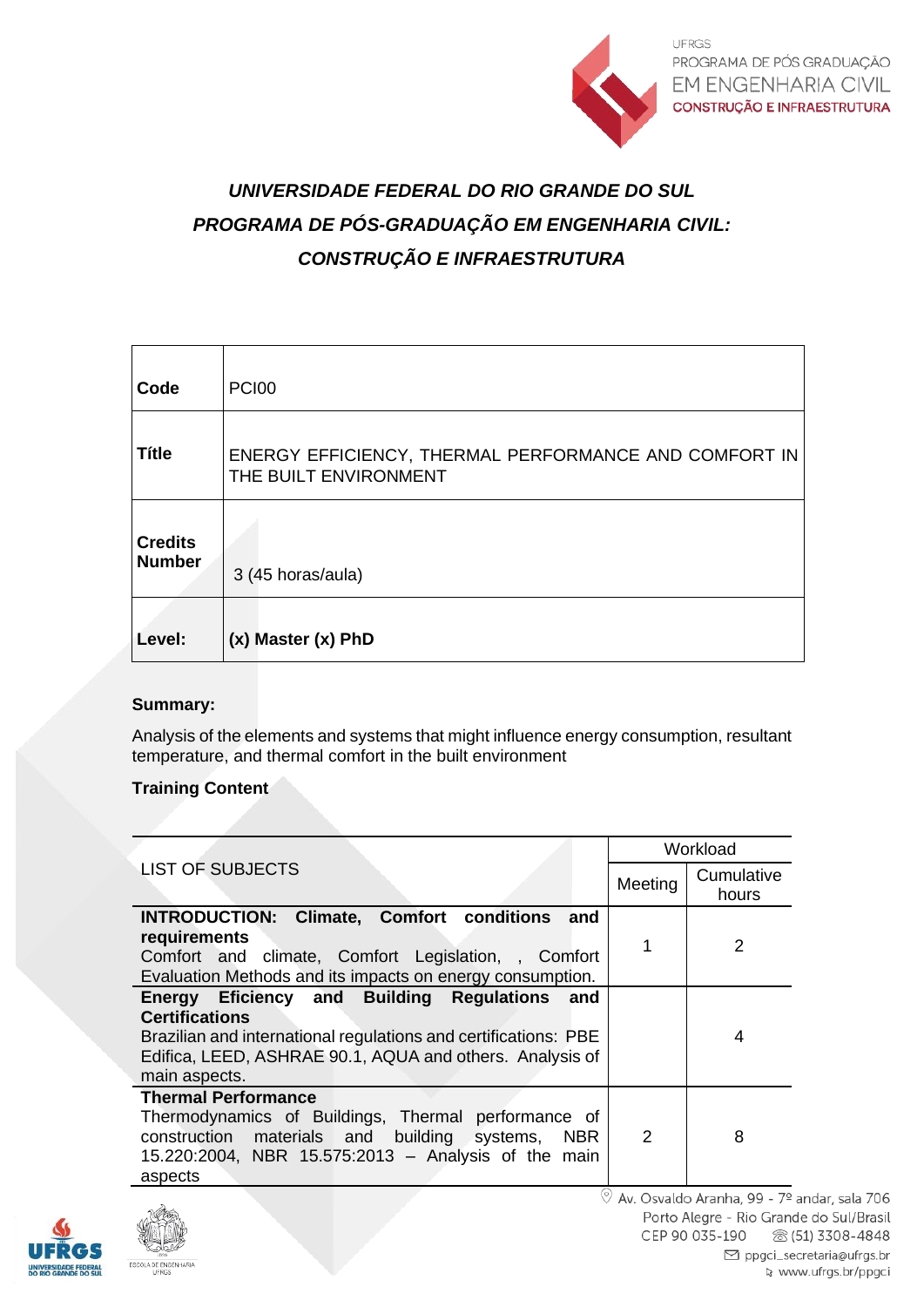LIERGS PROGRAMA DE PÓS GRADUACÃO EM ENGENHARIA CIVIL CONSTRUÇÃO E INFRAESTRUTURA

| <b>Passive Climatization</b><br>Solar Radiation, shading, natural ventilation, thermal inertia                                               |  | 16 |
|----------------------------------------------------------------------------------------------------------------------------------------------|--|----|
| <b>Active Climatization</b><br>Mechanical Climatization - air and water based, VRF, energy<br>tariff, thermal storage and geothermal systems |  | 20 |
| <b>Other Energy Consumption' Systems</b><br>Lighting, elevators and motors                                                                   |  | 24 |
| <b>Energy Microgeneration</b><br>Wind, photovoltaic, and thermal energy energy                                                               |  | 28 |
| <b>Guided tour</b>                                                                                                                           |  | 32 |
| <b>Building Control and Simulation</b><br>Building automation aspects and computational simulation                                           |  | 36 |
| <b>Final exam</b>                                                                                                                            |  | 40 |
| Paper presentation and discussion                                                                                                            |  | 45 |

#### **Objectives:**

This course aims to introduce essential issues regarding the interactive influence of the several elements and systems of the buildings and built environments on energy efficiency, thermal performance, and thermal comfort.

#### **Evaluation:**

The evaluation might be carried out through individual or collective tasks, reports, development of scientific papers, and partial or final exams.

### **Method (mains activities):**

Lectures. Lectures with invited experts. Guided tour to a representative building. Analysis of research and discussion. Article development. Exam.

#### **Basic References:**

AQUA, PROCESSO ALTA QUALIDADE AMBIENTAL. Fundação Vanzolini. São Paulo, 2005. Disponível em < https://vanzolini.org.br/aqua/>. Acesso em 01/04/2019.

AMERICAN SOCIETY OF HEATING, REFRIGERATION AND AIR-CONDITIONING ENGINEERS. ASHRAE Standard 90.1: Energy Standard for Buildings Except Low-Rise Residential Buildings, 2016.

AMERICAN SOCIETY OF HEATING, REFRIGERATION AND AIR-CONDITIONING ENGINEERS. ASHRAE Standard 55: Thermal Environmental Conditions for Human Occupancy, 2017.

ASSOCIAÇÃO BRASILEIRA DE NORMAS TÉCNICAS. NBR 15575: edificações habitacionais: desempenho. Rio de janeiro, 2013.

ASSOCIAÇÃO BRASILEIRA DE NORMAS TÉCNICAS. NBR 15220: desempenho térmico. Rio de Janeiro, 2005.